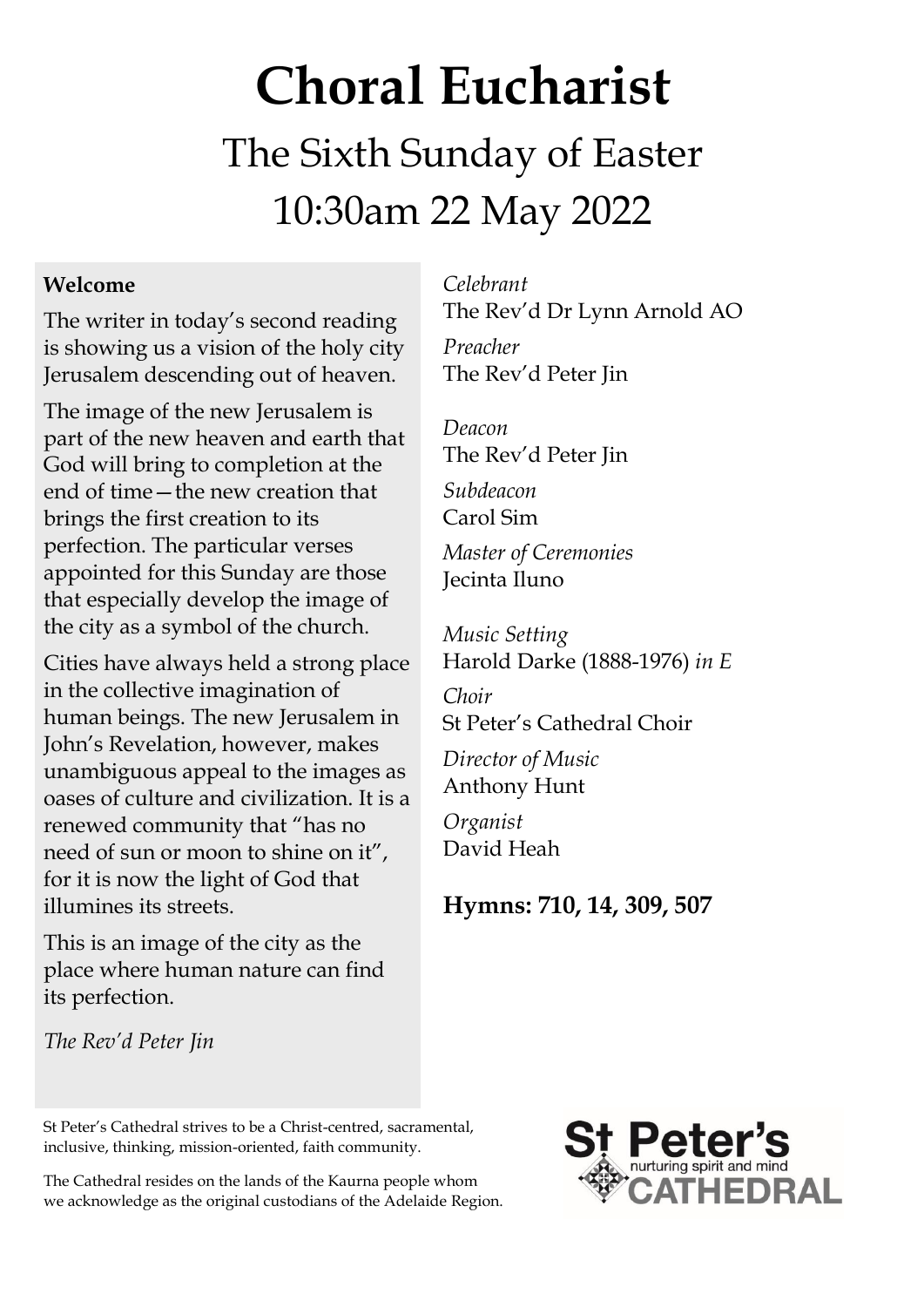**A note on the wearing of face masks:** The legal requirement to wear a mask has been lifted, and we rejoice in this step towards normality. However, Covid-19 is still present, and we understand that the best way to minimize the risk of catching and spreading the virus in the Cathedral is by continuing to wear masks. We encourage you to wear a mask on entering the Cathedral and during the services, to help ensure that the most vulnerable in our community are protected to the best of our ability.

*When the handbell rings, please stand to sing the Introit Hymn (please wear a mask while singing)*

**Hymn: #710** *[Regent Square]* **Light's abode, celestial Salem**

#### Christ is risen. Alleluia! **He is risen indeed. Alleluia!**

'Peace I leave with you; my peace I give to you,' says the Lord. 'Do not let your hearts be troubled, and do not let them be afraid.' *– John 14:27*

Let us pray. *(Please kneel/sit)*

**Almighty God, to whom all hearts are open, all desires known, and from whom no secrets are hidden: Cleanse the thoughts of our hearts by the inspiration of your Holy Spirit, that we may perfectly love you and worthily magnify your holy name, through Christ our Lord. Amen.**

| The Choir sings the Kyrie |                    |                  |
|---------------------------|--------------------|------------------|
| Kyrie eleison             | Christe eleison    | Kyrie eleison    |
| Lord, have mercy          | Christ, have mercy | Lord, have mercy |

God is steadfast in love and infinite in mercy, welcoming sinners and inviting them to the Lord's table.

Let us confess our sins in penitence and faith, confident in God's forgiveness.

**Merciful God, our maker and our judge, we have sinned against you in thought, word, and deed, and in what we have failed to do: We have not loved you with our whole heart; we have not loved our neighbours as ourselves; we repent, and are sorry for all our sins. Father, forgive us. Strengthen us to love and obey you in newness of life; through Jesus Christ our Lord. Amen.**

Almighty God, who has promised forgiveness to all who turn to him in faith: pardon you and set you free from all your sins, strengthen you in all goodness and keep you in eternal life, through Jesus Christ our Lord. **Amen.**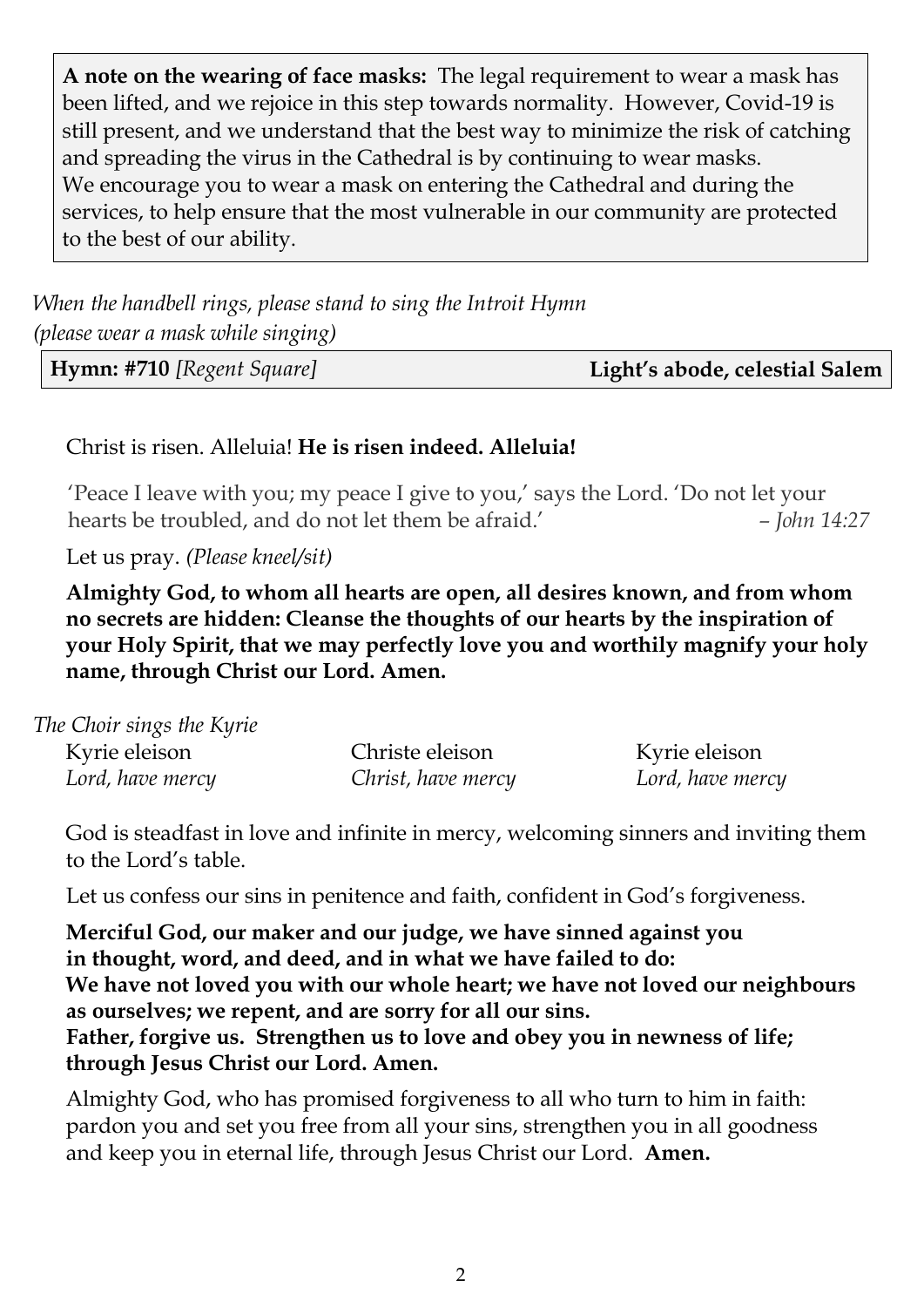#### *Please stand as the Choir sings the Gloria*

Glory be to God on high, and in earth peace, good will towards men. We praise thee, we bless thee, we worship thee, we glorify thee, we give thanks to thee for thy great glory, O Lord God, heavenly King, God the Father Almighty. O Lord, the onlybegotten Son, Jesu Christ; O Lord God, Lamb of God, Son of the Father, that takest away the sins of the world, have mercy upon us. Thou that takest away the sins of the world, have mercy upon us. Thou that takest away the sins of the world, receive our prayer. Thou that sittest at the right hand of God the Father, have mercy upon us. For thou only art holy; thou only art the Lord; thou only, O Christ, with the Holy Ghost, art most high in the glory of God the Father. Amen.

#### *Please remain standing for the Collect*

Eternal God, whose Son Jesus Christ is the way, the truth, and the life: grant that we may walk in his way, rejoice in his truth, and share his risen life; who lives and reigns with you and the Holy Spirit, one God, now and for ever. **Amen.**

#### *Please sit for the first reading: Acts 16:9-15 (read by Audrey Mitchell)*

During the night Paul had a vision: there stood a man of Macedonia pleading with him and saying, 'Come over to Macedonia and help us.' When he had seen the vision, we immediately tried to cross over to Macedonia, being convinced that God had called us to proclaim the good news to them. We set sail from Troas and took a straight course to Samothrace, the following day to Neapolis, and from there to Philippi, which is a leading city of the district of Macedonia and a Roman colony. We remained in this city for some days. On the sabbath day we went outside the gate by the river, where we supposed there was a place of prayer; and we sat down and spoke to the women who had gathered there. A certain woman named Lydia, a worshipper of God, was listening to us; she was from the city of Thyatira and a dealer in purple cloth. The Lord opened her heart to listen eagerly to what was said by Paul. When she and her household were baptized, she urged us, saying, 'If you have judged me to be faithful to the Lord, come and stay at my home.' And she prevailed upon us.

Hear the word of the Lord**, thanks be to God.**

#### *The Choir sings Psalm 67 (Chant: Sir Edward Bairstow)*

Let God be gracious to us and bless us: and make his face shine upon us, That your ways may be known on earth: your liberating power among all nations. Let the peoples praise you, O God: let all the peoples praise you. Let the nations be glad and sing:

 for you judge the peoples with integrity, and govern the nations upon earth. Let the peoples praise you, O God: let all the peoples praise you.

Then the earth will yield its fruitfulness: and God, our God, will bless us.

God shall bless us: and all the ends of the earth will fear him.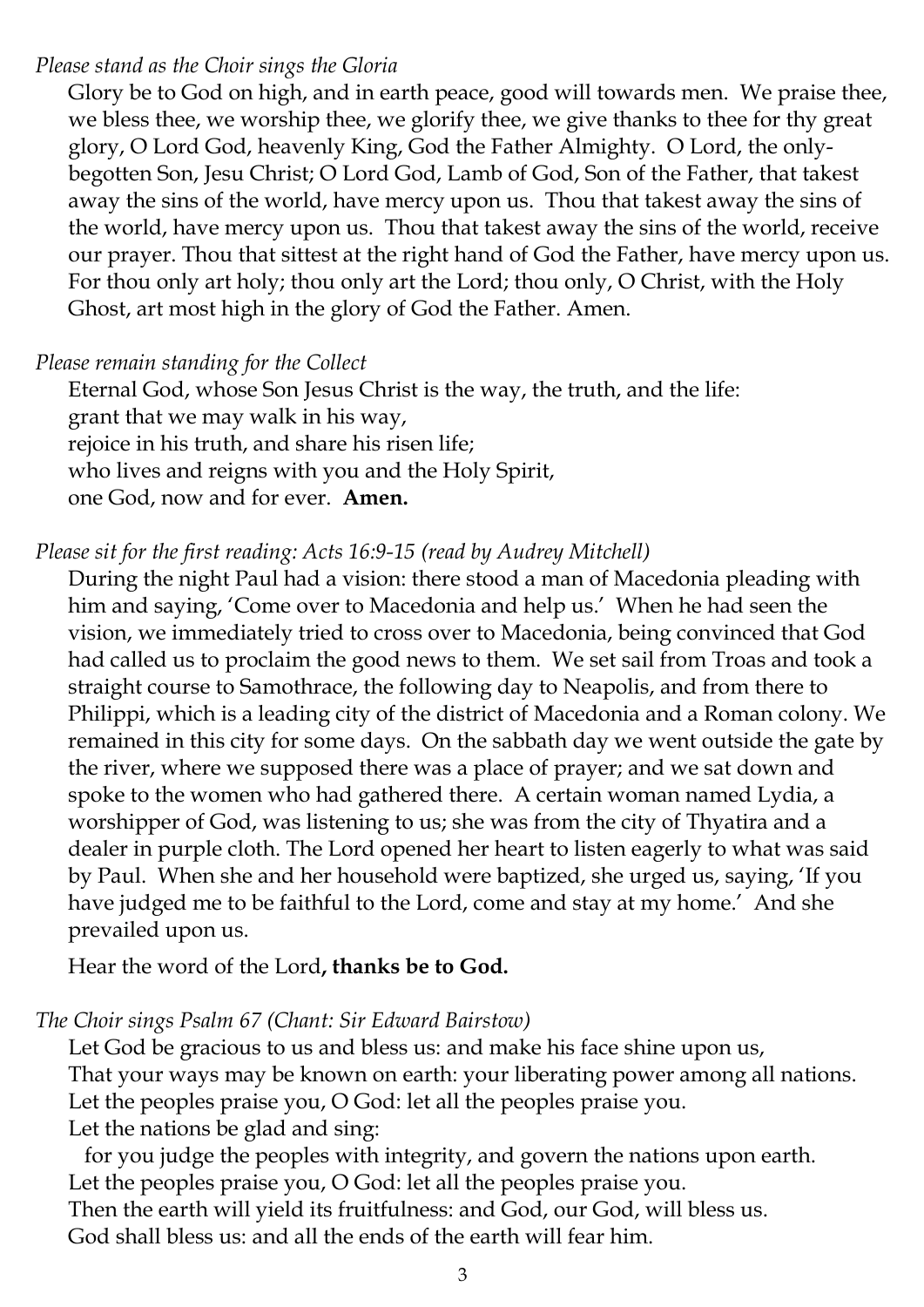### *Second reading: Revelation 21:10-14; 21:22-22:5 (read by Rosie Hamilton)*

And in the spirit he carried me away to a great, high mountain and showed me the holy city Jerusalem coming down out of heaven from God. It has the glory of God and a radiance like a very rare jewel, like jasper, clear as crystal. It has a great, high wall with twelve gates, and at the gates twelve angels, and on the gates are inscribed the names of the twelve tribes of the Israelites; on the east three gates, on the north three gates, on the south three gates, and on the west three gates. And the wall of the city has twelve foundations, and on them are the twelve names of the twelve apostles of the Lamb. I saw no temple in the city, for its temple is the Lord God the Almighty and the Lamb. And the city has no need of sun or moon to shine on it, for the glory of God is its light, and its lamp is the Lamb. The nations will walk by its light, and the kings of the earth will bring their glory into it. Its gates will never be shut by day—and there will be no night there. People will bring into it the glory and the honour of the nations. But nothing unclean will enter it, nor anyone who practises abomination or falsehood, but only those who are written in the Lamb's book of life.

Then the angel showed me the river of the water of life, bright as crystal, flowing from the throne of God and of the Lamb through the middle of the street of the city. On either side of the river is the tree of life with its twelve kinds of fruit, producing its fruit each month; and the leaves of the tree are for the healing of the nations. Nothing accursed will be found there any more. But the throne of God and of the Lamb will be in it, and his servants will worship him; they will see his face, and his name will be on their foreheads. And there will be no more night; they need no light of lamp or sun, for the Lord God will be their light, and they will reign for ever and ever.

Hear the word of the Lord**, thanks be to God.**

*Please stand to sing the Gradual Hymn (please wear a mask while singing)*

**Hymn: #14** *[Herongate ii]* **Eternal light, shine in my heart**

*Please remain standing for the Gospel: John 5:1-9*





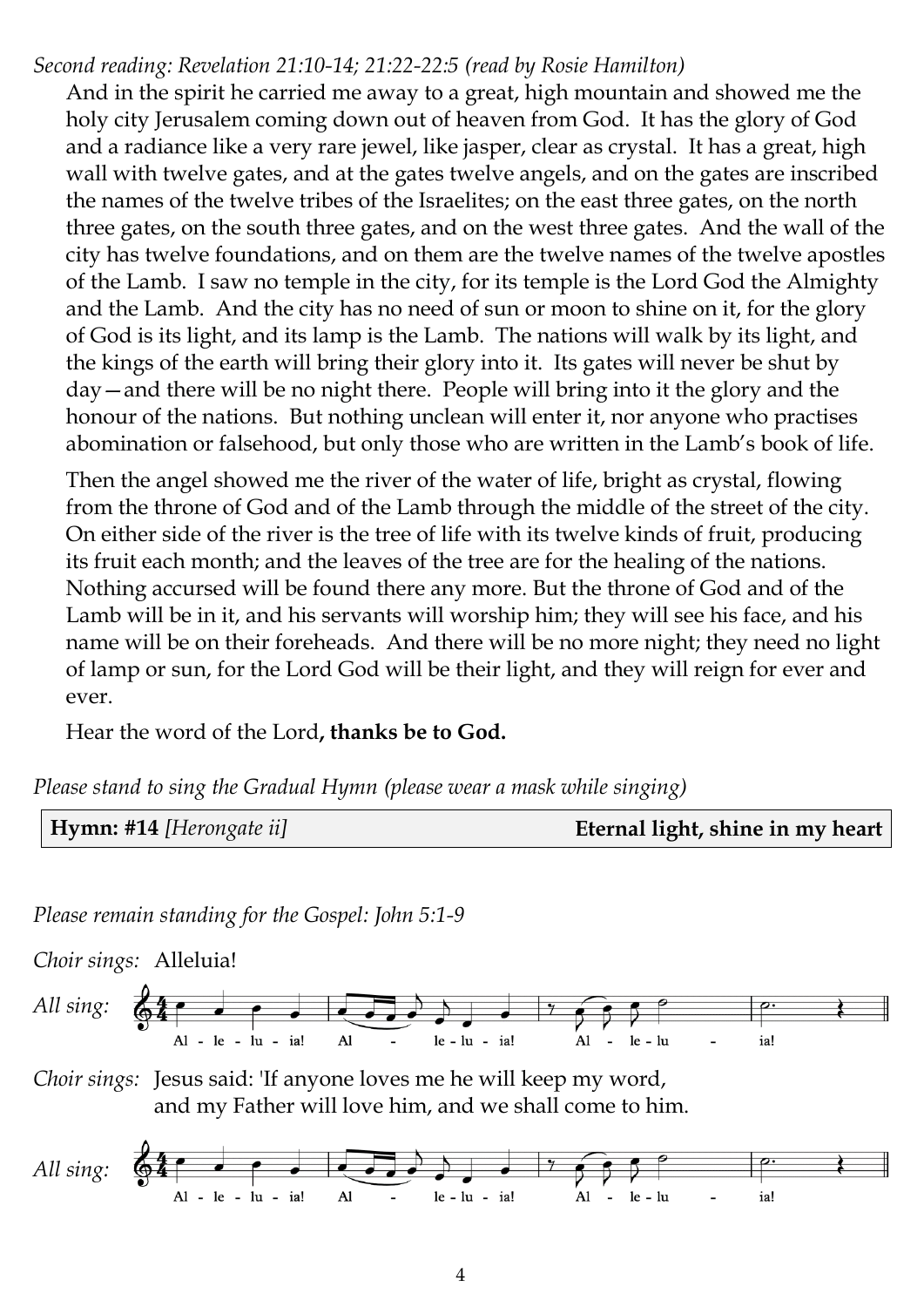The Lord be with you. **And also with you.** The Gospel of our Lord Jesus Christ according to John



After this there was a festival of the Jews, and Jesus went up to Jerusalem. Now in Jerusalem by the Sheep Gate there is a pool, called in Hebrew Beth-zatha, which has five porticoes. In these lay many invalids—blind, lame, and paralysed. One man was there who had been ill for thirty-eight years. When Jesus saw him lying there and knew that he had been there a long time, he said to him, 'Do you want to be made well?' The sick man answered him, 'Sir, I have no one to put me into the pool when the water is stirred up; and while I am making my way, someone else steps down ahead of me.' Jesus said to him, 'Stand up, take your mat and walk.' At once the man was made well, and he took up his mat and began to walk. Now that day was a sabbath.

This is the Gospel of the Lord



*Children are invited to move to the Cynthia Poulton Hall for Cathedral Kids. They will return in time for Communion.*

*Please sit for the Sermon:* The Rev'd Peter Jin

*Silence may follow*

*Please stand for the Creed*

Let us together affirm the faith of the Church.

**We believe in one God, the Father, the almighty, maker of heaven and earth, of all that is, seen and unseen.**

**We believe in one Lord, Jesus Christ**, **the only Son of God, eternally begotten of the Father, God from God, Light from Light, true God from true God, begotten, not made, of one Being with the Father; through him all things were made. For us and for our salvation he came down from heaven, was incarnate of the Holy Spirit and the virgin Mary and became truly human. For our sake he was crucified under Pontius Pilate; he suffered death and was buried.**

**On the third day he rose again in accordance with the Scriptures; he ascended into heaven and is seated at the right hand of the Father. He will come again in glory to judge the living and the dead, and his kingdom will have no end.**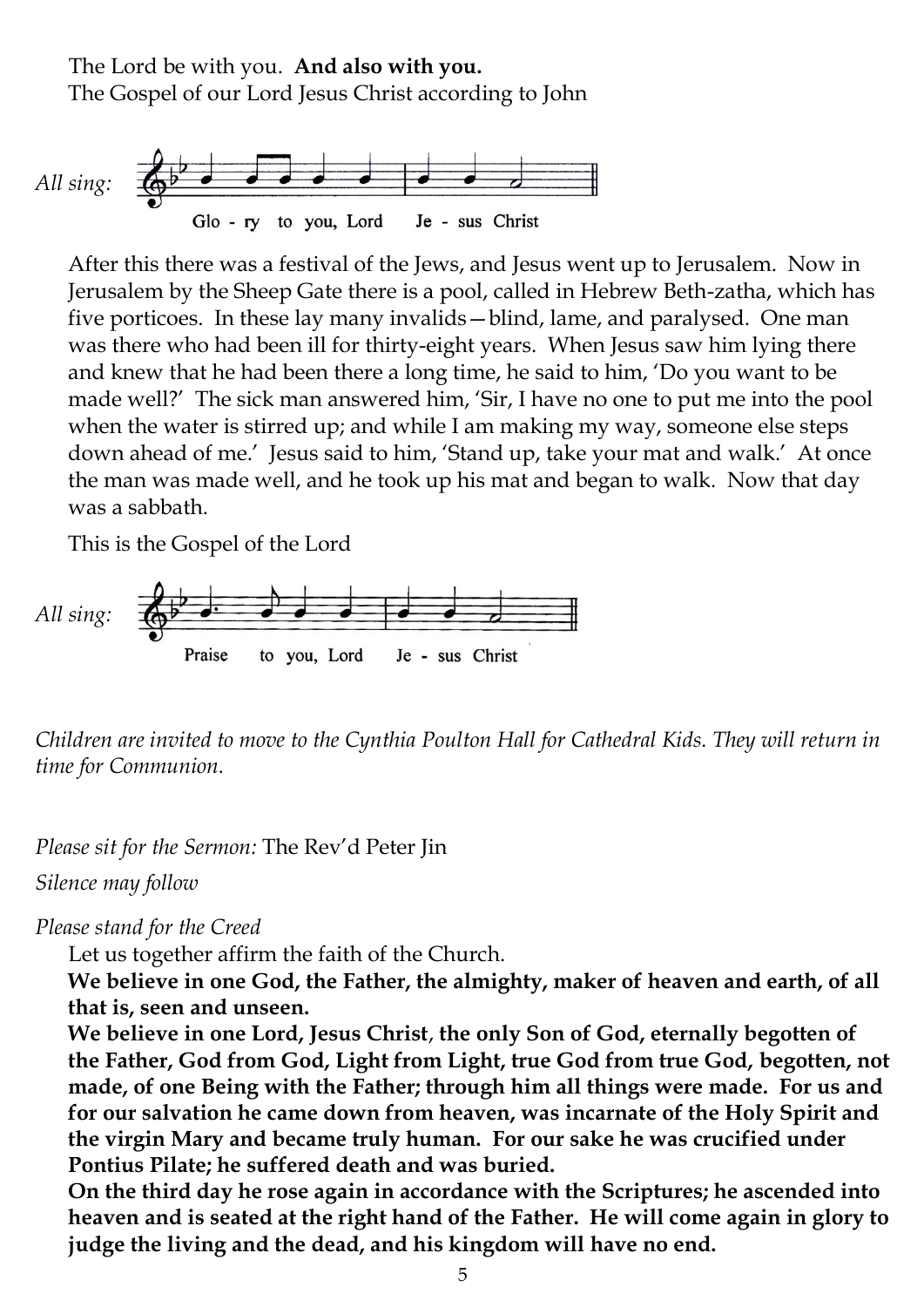**We believe in the Holy Spirit, the Lord, the giver of life, who proceeds from the Father and the Son, who with the Father and the Son, is worshipped and glorified, who has spoken through the prophets. We believe in one holy catholic and apostolic Church. We acknowledge one baptism for the forgiveness of sins. We look for the resurrection of the dead, and the life of the world to come. Amen.**

# *Please kneel/sit for the prayers (led by Lavinia Gent)*

Let us pray for the world and for the Church

# *The intercessor concludes:*

Accept our prayers through Jesus Christ our Lord, who taught us to pray:



*Please stand for the Greeting of Peace*

We are the body of Christ. **His Spirit is with us.** 

The peace of the Lord be always with you. **And also with you.**

*Please remain standing to sing the Offertory Hymn (please wear a mask while singing)*

**Hymn: #309** *[Orientis Partibus]* **Soldiers, who are Christ's below**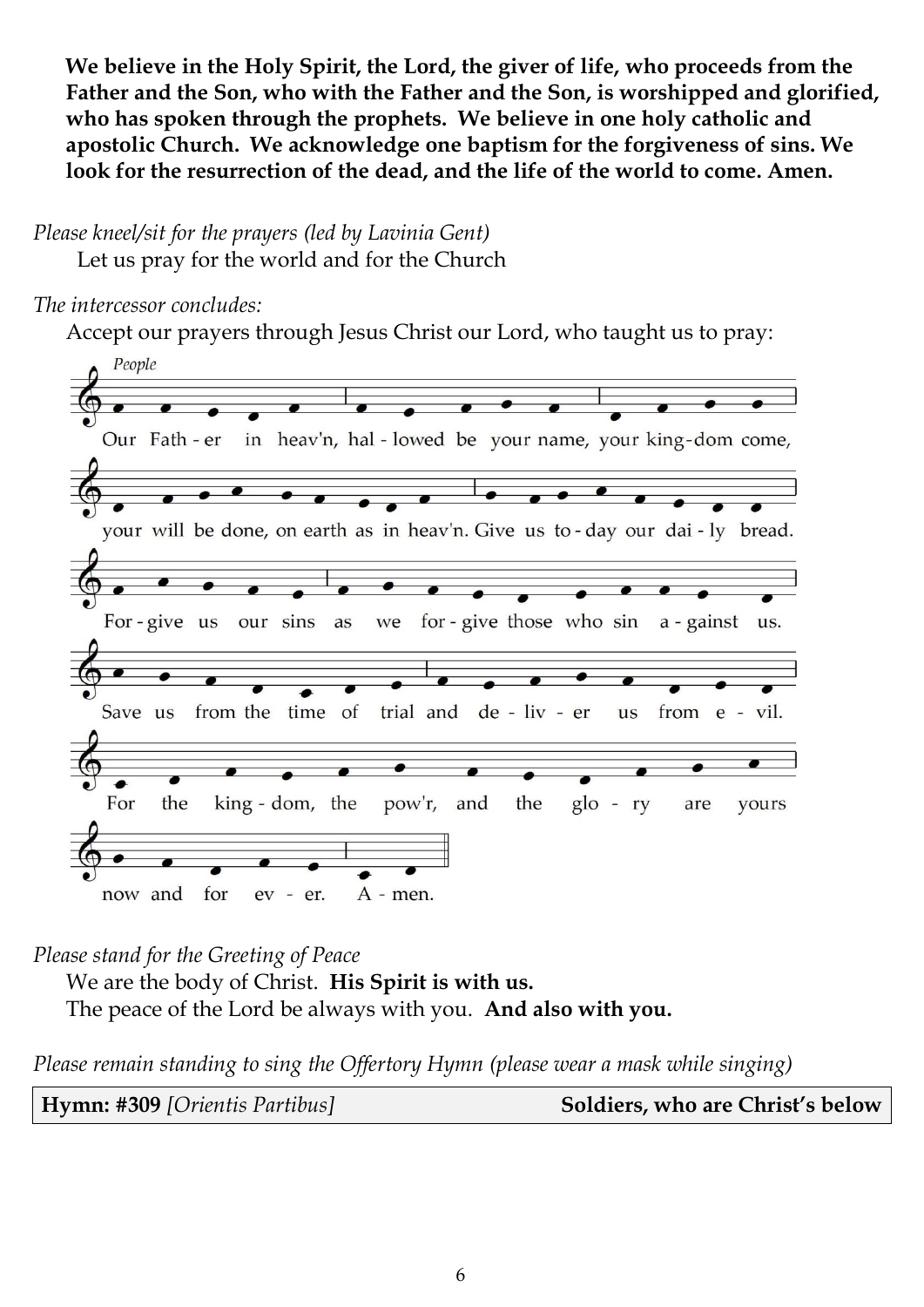## *Please remain standing*

Blessed are you, Lord, God of all creation. Through your goodness we have these gifts to share. Accept and use our offerings for your glory and for the service of your kingdom. **Blessed be God for ever.**



All glory and honour be yours always and everywhere, mighty Creator, everliving God. We give you thanks and praise for your Son, our Saviour Jesus Christ, who by the power of your Spirit was born of Mary and lived as one of us. By his death on the cross, he offered the one true sacrifice for sin, and obtained an eternal deliverance for his people.

And now we give you thanks that you raised him to life triumphant, and exalted him in glory. By his victory over death, the reign of sin is ended, a new day has dawned, a broken world is restored and we are made whole once more.

Therefore with angels and archangels, and with all the company of heaven, we proclaim your great and glorious name, for ever praising you and singing:

*The Choir sings the Sanctus & Benedictus*

Holy, holy, holy, Lord God of hosts,

heaven and earth are full of thy glory: Hosanna in the highest.

Blessed is he that cometh in the name of the Lord. Hosanna in the highest.

Merciful God, we thank you for these gifts of your creation, this bread and wine, and we pray that by your Word and Holy Spirit, we who eat and drink them may be partakers of Christ's body and blood.

On the night he was betrayed Jesus took bread; and when he had given you thanks he broke it, and gave it to his disciples, saying, 'Take, eat. This is my body given for you. Do this in remembrance of me.'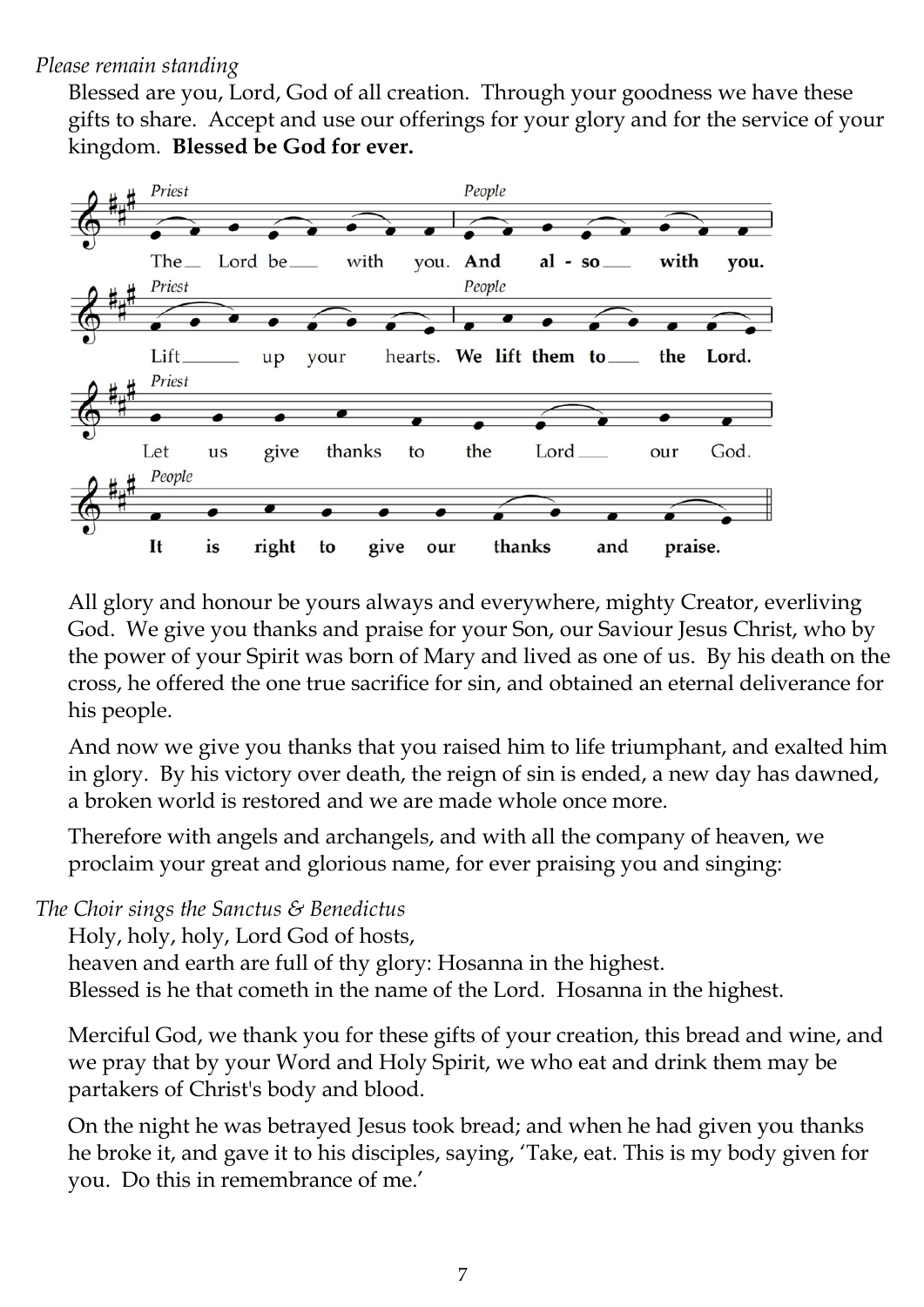After supper, he took the cup, and again giving you thanks he gave it to his disciples, saying, 'Drink from this, all of you. This is my blood of the new covenant shed for you and for many for the forgiveness of sins. Do this, as often as you drink it, in remembrance of me.'

Therefore we do as our Saviour has commanded: proclaiming his offering of himself made once for all upon the cross, his mighty resurrection and glorious ascension, and looking for his coming again, we celebrate, with this bread and this cup, his one perfect and sufficient sacrifice for the sins of the whole world.

Let us proclaim the mystery of faith:





Renew us by your Holy Spirit, unite us in the body of your Son, and bring us with all your people into the joy of your eternal kingdom; through Jesus Christ our Lord, with whom, and in whom, in the fellowship of the Holy Spirit, we worship you, Father, in songs of never-ending praise:



We break this bread to share in the body of Christ. We who are many are one body, **for we all share in the one bread.**

The gifts of God for the people of God. Come let us take this holy sacrament of the body and blood of Christ in remembrance that he died for us, and feed on him in our hearts by faith with thanksgiving.

# *Please kneel/sit as the Choir sings the Agnus Dei*

O Lamb of God, that takest away the sins of the world, have mercy upon us. *(x2)* O Lamb of God, that takest away the sins of the world, grant us thy peace.

*Baptised and communicant Christians of all denominations are welcome to receive Holy Communion. Communion will be administered at the nave platform in one kind (bread) only.* 

*If wearing a mask, please keep it on as you line up.* 

*If you do not wish to receive Holy Communion, you may like to come forward and receive a blessing (simply bow your head as a signal). Gluten free bread is available; please ask for this from the priest giving communion.*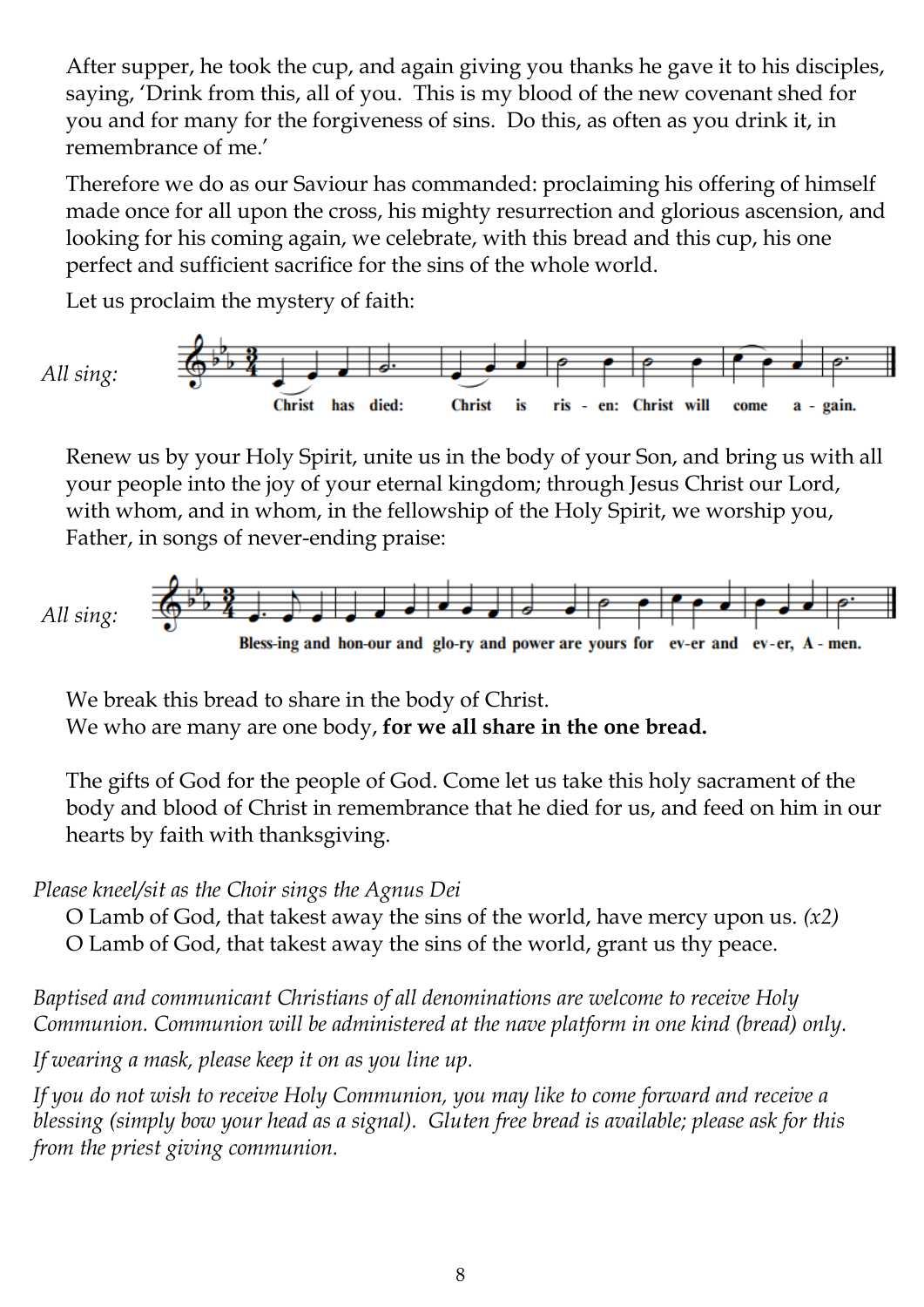*During the administration of Holy Communion the Choir will sing the Motet:*  Anton Bruckner (1824-1896) – *Tantum ergo*

Tantum ergo sacramentum veneremur cernui, et antiquum documentum novo cedat ritui; praestet fides supplementum sensuum defectui.

Genitori Genitoque laus et iubilatio, salus, honor, virtus quoque sit et benedictio; procedenti ab utroque compar sit laudatio. Amen.

*Therefore so great a Sacrament Let us fall down and worship, And let the old law Give way to a new rite, And let faith stand forward To make good the defects of sense.*

*To the Father and the Son Be praise and joy, Health, honour and virtue And blessing, And to him proceeding from both Be equal praise. Amen.*

*Please kneel/sit for the prayers after Communion*

Most glorious Lord of life, we thank you that you nourish us in these Easter mysteries. Fill us with the Spirit of love and unite us in faith, that we may witness to the resurrection and show your glory to all the world.

Most loving God, **you send us into the world you love. Give us grace to go thankfully and with courage in the power of your Spirit.**

*Please stand to sing the Post-Communion Hymn (please wear a mask while singing)*

| <b>Hymn: #507</b> [Fulda] | We have a gospel to proclaim |
|---------------------------|------------------------------|
|---------------------------|------------------------------|

#### *Please stand for the Blessing*

The God of peace, who brought again from the dead our Lord Jesus, the great shepherd of the sheep, through the blood of the everlasting covenant, make you perfect in every good work to do his will, working in you what is pleasing in his sight; and the blessing of God almighty, the Father, the Son, and the Holy Spirit, be among you and remain with you always. **Amen.**

Go in the peace of Christ. Alleluia! Alleluia! **Thanks be to God. Alleluia! Alleluia!**

*You are invited to listen reflectively to the organ postlude* Théodore Salomé (1834-1896) – *Grande Choeur*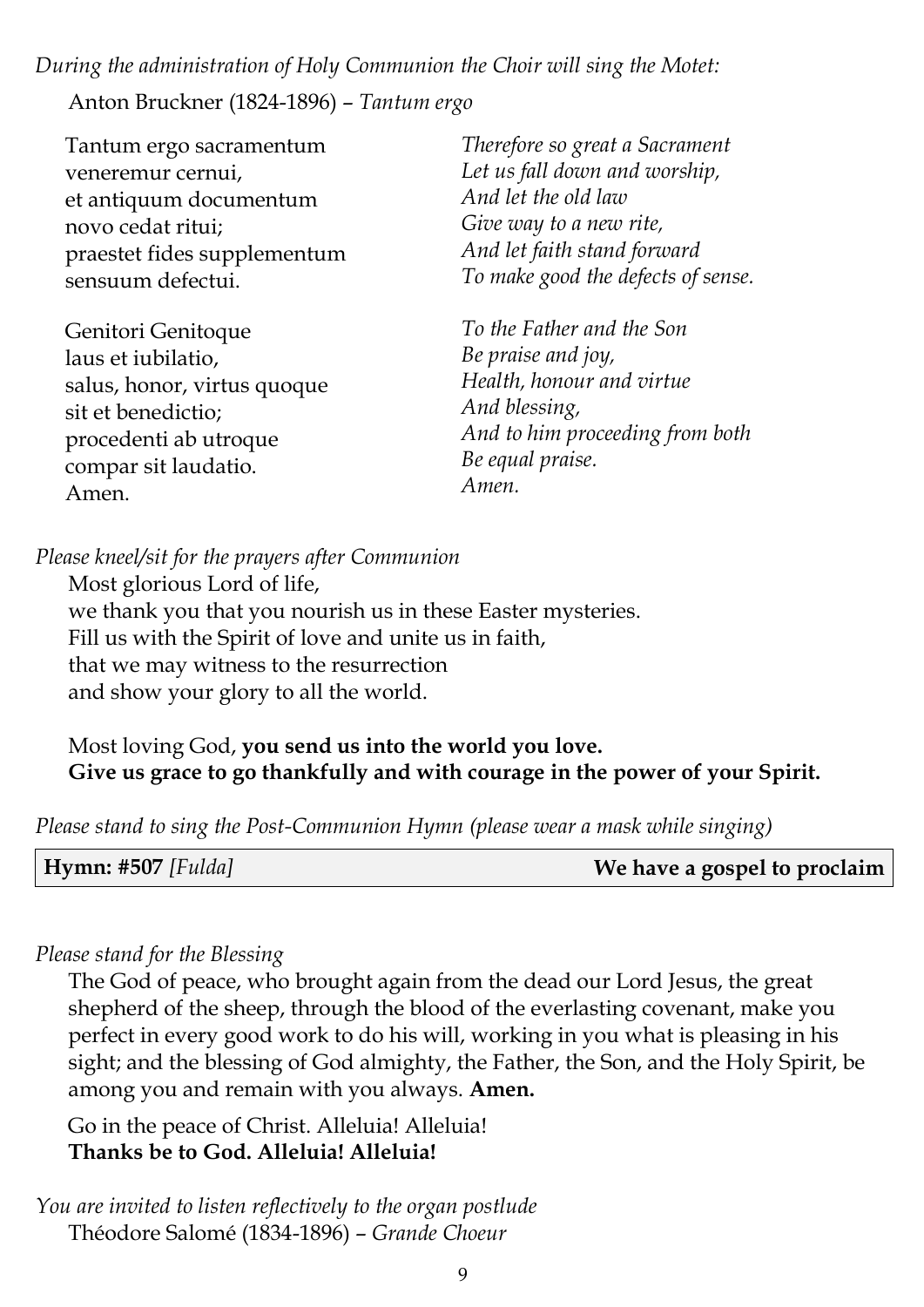# **How to give to the Cathedral**

- Envelopes and/or cash in the Donation Box provided.
- Electronic Funds Transfer: BSB 305-122 Account Number 0256051 (include your name as reference).
- Direct Debit: please contact the Cathedral Office on 8267 4551.
- Use the Tap & Go machine to make an instant \$10.00 donation (can be tapped more than once)

# **FOR YOUR PRAYERS**

**A prayer for all affected by Coronavirus:** Keep us, good Lord, under the shadow of your mercy. Sustain and support the anxious, be with those who care for the sick, and lift up all who are brought low; that we may find comfort knowing that nothing can separate us from your love in Christ Jesus our Lord. **Amen.**

| International                      | Church of the Province of South East Asia Primate<br>Abp Melter Jiki Tais                                                                                                                                                                                                                                                                                                |  |
|------------------------------------|--------------------------------------------------------------------------------------------------------------------------------------------------------------------------------------------------------------------------------------------------------------------------------------------------------------------------------------------------------------------------|--|
| <b>National</b><br>South Australia | Sydney: Kanishka Raffel (Cailey)                                                                                                                                                                                                                                                                                                                                         |  |
| Diocese of Adelaide                | Adelaide, St Mary Magdalene's: locum tenens Steven Ogden<br>(Anne)                                                                                                                                                                                                                                                                                                       |  |
| Diocese of Willochra               | Ministry District of Southern Flinders (Georgetown, Gladstone,<br>Jamestown, Laura, Spalding, the North East Mission):<br>John Fowler, Wendy Cooper (Tim), Sr Sandra, Sarah Wiles<br>(Steve), Sorél Coward (Jane)                                                                                                                                                        |  |
| Diocese of The Murray              | For the continuing formation, education and training for<br>ordained ministry: Brenton Dick, Daniel Irvine, Bruce Hicks,<br>Ian Jansse, Des Ackland, Margaret Holt, Carol Cornwall,<br>Peter Chapman, Jonathan Jackson                                                                                                                                                   |  |
| <b>Immediate Prayer</b>            | Ann and David Smith, Jennifer Bailey, Marion McCall,<br>Damien and Kylie Reeves                                                                                                                                                                                                                                                                                          |  |
| <b>Long Term Prayer</b>            | Bishop Andrew St John, Max Lennard, Chris, Peter Garland,<br>Anne Fitzgerald, Cynthia Thomas, Nicholas Tipping,<br>Bridie Maxwell, Meredith Chesterman, Heather Scott,<br>Cricket Fox, Vernon Lewis, Pauline Van Buren,<br>Alisha Coe-Fox, Alison Lockett, Robert and Glenys Birks,<br>Eileen Williams, Edna Allison, Anne Hogben, Patsy and Joan                        |  |
| Year's Mind                        | 22 <sub>nd</sub><br>Heather Edgar<br>Tom Ledley Swale<br>24 <sup>th</sup><br>25 <sup>th</sup><br>Norman Crawford, Alexander Maurice Ramsay<br>Gordon Frank George, John William Hall<br>26 <sup>th</sup><br>Sally Linn, Brian Mills Urlwin<br><b>James Edward Rogers</b><br>27 <sup>th</sup><br>Reginald Alfred William Haire, Keith Malcolm Lindsay<br>28 <sup>th</sup> |  |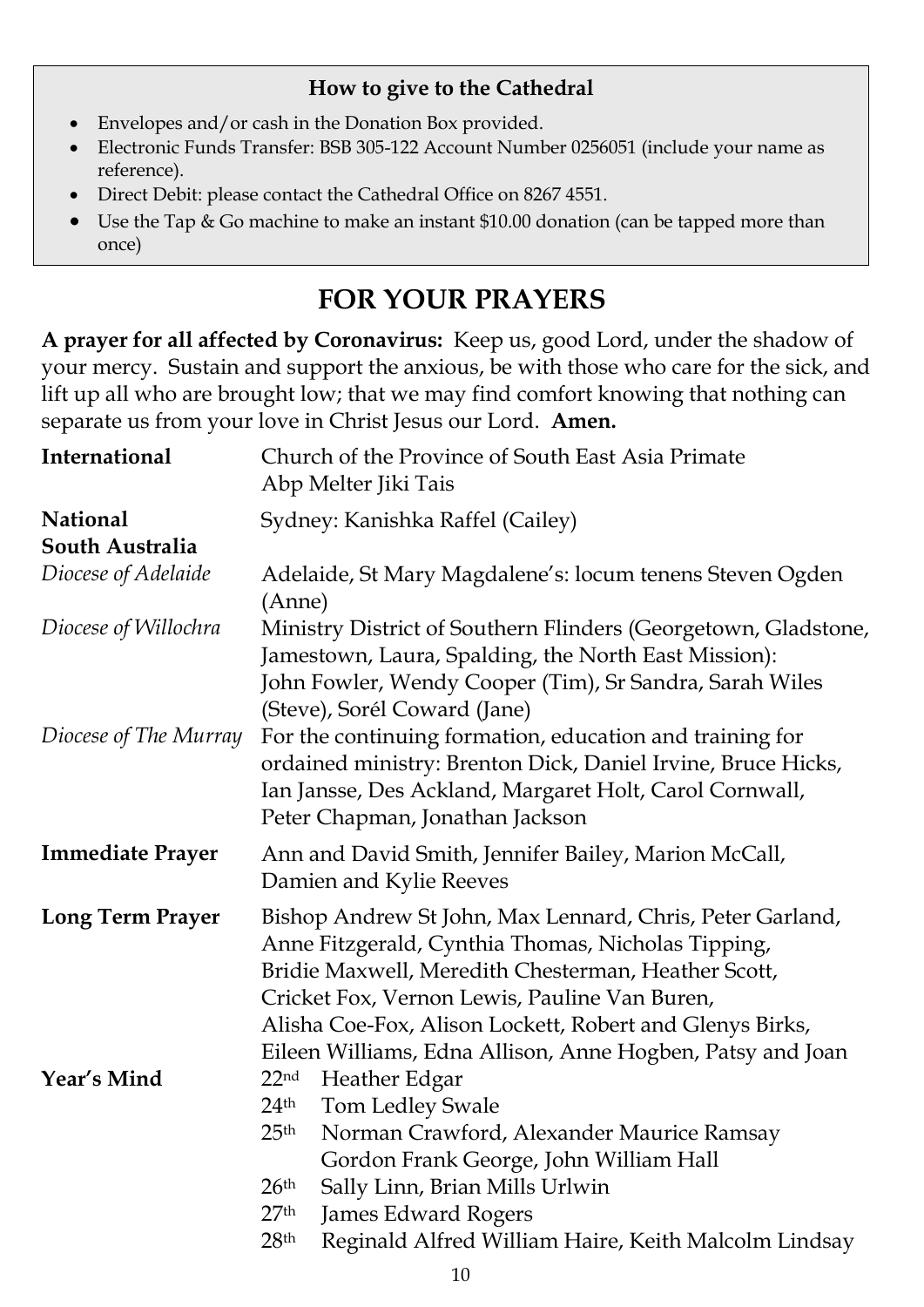# **COMMUNITY NOTICES**

# **Choral Eucharist for Ascension Day: 6pm, Thursday 26 May**

**Sunday Night with Lynn Arnold:** 7pm on 1079Life. Lynn's guest tonight is The Rev'd Rob Schenck, author of "Costly Grace: an evangelical minister's rediscovery of faith, hope and love."

**The Needleworkers of St Peter's Cathedral**  are resuming meeting monthly on the 4th Monday, in the Cathedral Office Meeting Room. New members welcome! Please contact Canon Jenny Wilson on 8267 4551. Next meet: **tomorrow, Monday 23 May**

**Cinema Group: 6.00 pm Monday 23 May, Palace Nova Prospect Cinemas.** Films: choice of "Downton Abbey: A New Era" or "Operation Mincemeat". Please join us for a film and a pizza afterwards at Cafe Palazzo, 180 O'Connell Street North Adelaide. Buy your cinema ticket on line. To reserve your place at the dinner RSVP to lesmilner@hotmail.com. Enquiries to Les Milner 0416 090 143.

**Christian Meditation at St Peter's Cathedral** 

is on the last Saturday of each month in the Cynthia Poulton Hall at **9.30am**. The next meeting is this **Saturday, 28 May**. No experience necessary.

**As the nights turn crisp….** the Friends of St Peter's Cathedral are hosting an ironing party! upcycling foil lined chip packets into survival sheets for those in need. Single-bedsize survival sheets are thermal foil blankets, used to maintain body temperature in emergency situations. **Saturday 28th May in the CP Hall, 1 to 3pm**. Bring your iron and ironing board, or just come. For further information call Pam on 0419 031 871. [www.crisppacketproject.com](http://www.crisppacketproject.com/)

This **Saturday 28 May**, for History Month Anthony Hunt will give a short, free organ recital at **11.40am**; followed by a tour at 12 noon hosted by Lorna. Come; bring friends!

**Friends of St Peter's Cathedral - Jolly Jaunt #3.** Registration forms are on the "literature table" near the front door of the Cathedral. On June 4 we shall visit churches at Enfield, Gawler and Prospect, with lunch at the Gawler Arms Hotel. Please join us to learn more about churches in our diocese. \$25 each, plus the cost of lunch.

**Patronal Festival weekend, 2/3 July:** The Annual Patronal Festival Organ Recital 2022, Saturday 2nd July at 2pm. St Peter's Cathedral is thrilled to welcome Thomas Wilson, Director of Music at St Mary's Cathedral Sydney, and former Assistant Organist at Westminster Cathedral, London, to present a recital of masterworks on the grand Cathedral Organ. Thomas will also conduct the Choral Eucharist on Sunday 3 July.

**Collecting bread tags** For information about how the Friends' bread-tags project works to give wheelchairs to people in South Africa, google "Aussie Bread Tags For Wheel Chairs", especially the FAQ section. And please keep bringing your plastic tags from bread bags (not cardboard tags!) to add to our growing collection.

**Morning tea:** the next date for tea and coffee after the 8am and 10.30 services is **Sunday 5 June**.